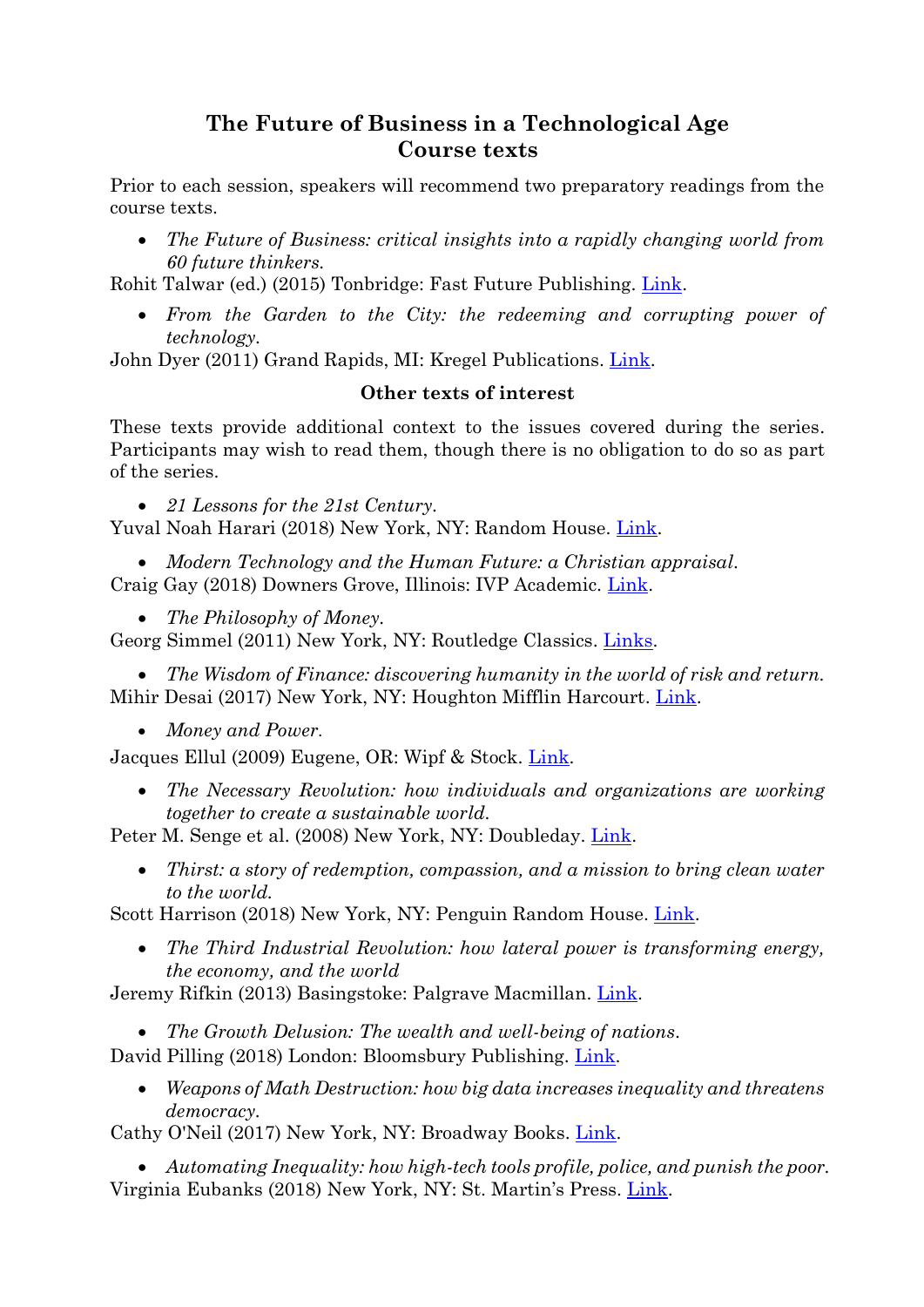*Algorithms of Oppression: how search engines reinforce racism.* Safiya Noble (2018) New York, NY: New York University Press. [Link.](https://www.amazon.com/gp/product/1479837245)

*Technopoly: the surrender of culture to technology.*

Neil Postman (1993) New York, NY: Vintage Books. [Link.](https://www.amazon.com/gp/product/0679745408/)

 *Christianity and the Soul of the University: faith as foundation for intellectual community.*

Douglas Henry and Michael Beaty (Eds.) (2006) Grand Rapids, MI: Baker Academic. [Link.](https://www.amazon.com/gp/product/0801027942/)

## **Readings for Session 1:**

- "The Future of Business Navigating the Next Horizon" Rohit Talwar in *The Future of Business* (pp.29-49).
- Chapter 4: "Definition"; Chapter 5: "Rebellion"; Chapter 6: "Approach" John Dyer in *From the Garden to the City* (pp. 55-97).

## **Readings for Session 2:**

- "Generation Z in the Workforce." Anne Boysen in *The Future of Business* (pp.169-176).
- "Education 2025 Building a Generation of Problem Solvers." Alberto Rizzoli in *The Future of Business* (pp.177-181).
- Chapter 7: "Redemption." John Dyer in *From the Garden to the City* (pp. 98-114).

# **Readings for Session 3:**

- " 環保營商: 平衡社責與生意經 " <https://bit.ly/2GJCXXr>
- "50 Green Business ideas for Setup Business." <https://bit.ly/2dwNaI1>

## **Readings for Session 4:**

- Chapter 1: "Kuznet's Monster"; Chapter 2: "The Wages of Sin"; Chapter 3: "The Good, the Bad, and the Invisible." David Pilling in *The Growth Delusion* (pp. 17-58)*.* Or watch the video: [https://youtu.be/e6dBvLLnSIA.](https://youtu.be/e6dBvLLnSIA)
- Chapter 1: "The Real Economic Crisis Everyone Missed"; Chapter 2: "A New Narrative." Jeremy Rifkin in *The Third Industrial Revolution* (pp. 9-72)*.* Or watch the video: [https://youtu.be/QX3M8Ka9vUA.](https://youtu.be/QX3M8Ka9vUA)